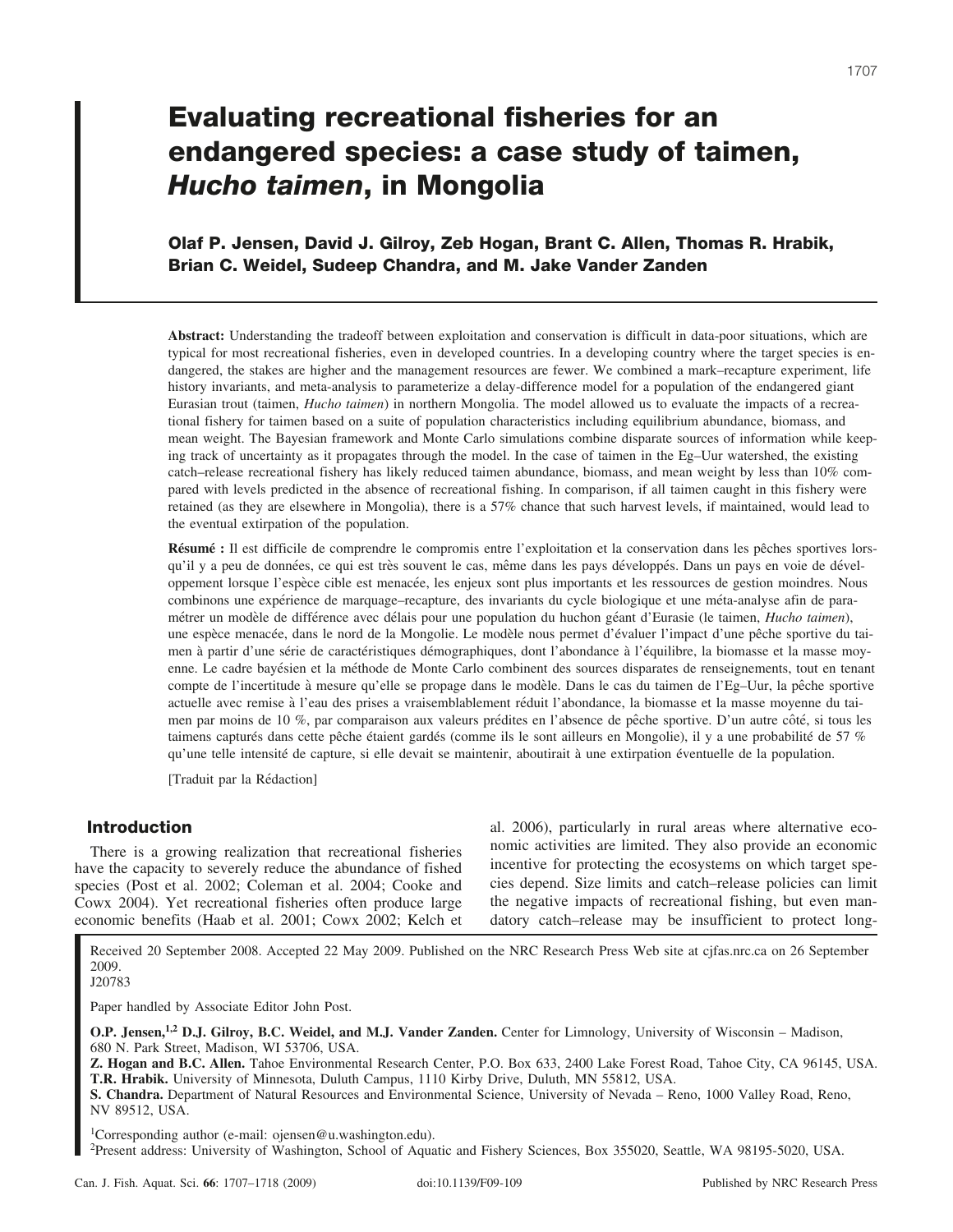lived, low productivity species when fishing effort is high and postrelease survival is low (Coggins et al. 2007). The general lack of stock assessments for recreational fisheries, even in developed countries (Post et al. 2002), results in management that is often focused on restoring degraded fisheries. Such a retroactive focus is extremely risky for target species that are globally threatened.

Newly developing fisheries present serious stock assessment challenges, as well as a unique opportunity to gather information about fish population dynamics from relatively unexploited populations. Good management advice at the start of a fishery's development can be critical; yet without time series data, the available analytical tools are quite limited. There is a need for models of population dynamics that can combine prior information from life history invariants (Beverton and Holt 1959; Charnov 1993) and meta-analysis of other species or other populations of the same species (Myers et al. 1999) with data from limited surveys or mark–recapture experiments. These models must also be able to accurately portray uncertainty in parameters, processes, and model output. Although uncertainty in these early models is likely to be high, the relevant management questions for recreational fisheries are often quite basic (e.g., can fishing effort safely be doubled or is current effort already too high?). An early but approximate answer to such questions is more valuable than a precise postmortem. New lifehistory-based approaches to estimating maximum sustainable yield (MSY) and  $F_{\text{MSY}}$  have recently been developed (Beddington and Kirkwood 2005), but analogous tools applicable to recreational fisheries are lacking.

In Mongolia, recreational fisheries targeting taimen, *Hucho taimen*, are developing rapidly (Vander Zanden et al. 2007). Taimen are the world's largest salmonid, reaching a maximum size of  $2 \text{ m}$  in length and  $100 \text{ kg}$  in mass (Holčík et al. 1988). Taimen have declined in abundance throughout their range in the large rivers of the Volga/Caspian, Arctic, and Pacific drainages of northern Eurasia (Holčík et al. 1988; Matveyev et al. 1998) and are listed as endangered on the Mongolian, Russian, and Chinese red lists (Holčík 1995; Ocock et al. 2006). Healthy populations still exist, however, in the relatively unexploited and undeveloped rivers of northern Mongolia. There is little cultural tradition of fishing or fish consumption in Mongolia, though Russians and Chinese immigrants living in Mongolia have imported these practices, and both fishing and fish consumption are becoming increasingly common (Chandra et al. 2005). Private tourist companies have expanded since the end of the Soviet occupation in 1990, and many offer guided taimen fishing. Some, but not all, of these outfitters encourage or require catch–release for taimen (Ocock et al. 2006). Commercial harvest of taimen is officially illegal; however, there is little enforcement and taimen are openly sold or bartered in small numbers. Recreational fisheries represent a potentially important source of income in the undeveloped regions of northern Mongolia. Fishing offers an alternative economic activity to mining, which has caused significant habitat damage in some watersheds (Stubblefield et al. 2005). Management of recreational taimen fisheries in Mongolia consists of a license requirement and seasonal closures, though enforcement is minimal.

Management of taimen throughout their remaining range

is hampered by a general lack of knowledge about the life history and population dynamics of this species. Assessments of recreational taimen fisheries in Mongolia are urgently needed for three reasons. (*i*) Taimen are a globally threatened species. Their long life span and relatively high age at maturity (at least 30 years and approximately 3– 8 years, respectively; Holčík et al. 1988) suggest that they are vulnerable to overfishing. (*ii*) High-value catch–release fisheries for trophy-sized taimen may not be sustainable if fishing pressure leads to substantially reduced abundance or average size of taimen. Taimen require at least 10 years to grow to a length of 1 m (Holčík et al. 1988; Matveyev et al. 1998), and individuals this age have disappeared in less than 20 years from exploited rivers in which they were formerly abundant (Matveyev et al. 1998). (*iii*) Unexploited systems provide a unique opportunity to estimate unfished abundance, a critical unknown in stock assessments (Hilborn and Walters 1992). In many fisheries, time series data are only available after the onset of heavy exploitation. Consequently, baseline abundance may be significantly lower than unfished abundance, and the expectations of scientists and fishermen underestimate the population's true potential. This ''shifting baseline syndrome'' (Pauly 1995) can be avoided by studying populations early in the development of a fishery.

We began an assessment of a developing taimen recreational fishery in Mongolia in 2004. Although length– frequency and growth information exist for taimen populations in Russia (Holčík et al. 1988; Matveyev et al. 1998), there are no reliable time series of abundance, catch, or effort; estimates of natural or fishing mortality rates; or data on stock–recruitment relationships. Our objectives were (*i*) to estimate growth, unfished abundance and biomass, and recreational postrelease mortality and (*ii*) to develop a population model that will allow policy-makers to anticipate the population level consequences of maintaining or expanding an existing recreational catch–release fishery. Such a model must make efficient use of all available data, while accurately representing the effects of parameter uncertainty on model output.

## **Materials and methods**

## **Study site and field methods**

We sampled taimen populations in the Eg and Uur rivers near their confluence in northern Mongolia (Fig. 1) from May 2004 through October 2007. The Eg is the main outlet of one of Mongolia's largest lakes, Lake Hovsgol. After joining with the Uur, the Eg flows into the Selenge River, a tributary of Lake Baikal. Near their confluence, the Eg and the Uur have typical discharges of 40 and 75  $m<sup>3</sup>·s<sup>-1</sup>$ , respectively, during the spring and fall (mid-May and mid-October) and higher discharges,  $>54$  and 370 m<sup>3</sup>·s<sup>-1</sup>, respectively, during July and August (D.J. Gilroy, unpublished data). The climate of the region is temperate, with average water temperatures of 9  $\degree$ C in May and 14  $\degree$ C in August in the Eg and 12  $\degree$ C in May and 17  $\degree$ C in August in the Uur. The Eg and Uur typically freeze in late November and thaw in early May (Gilroy 2007). Fish communities include a small number of cold-water species, predominantly lenok (*Brachymystax lenok*), Arctic grayling (*Thymallus arcticus arc-*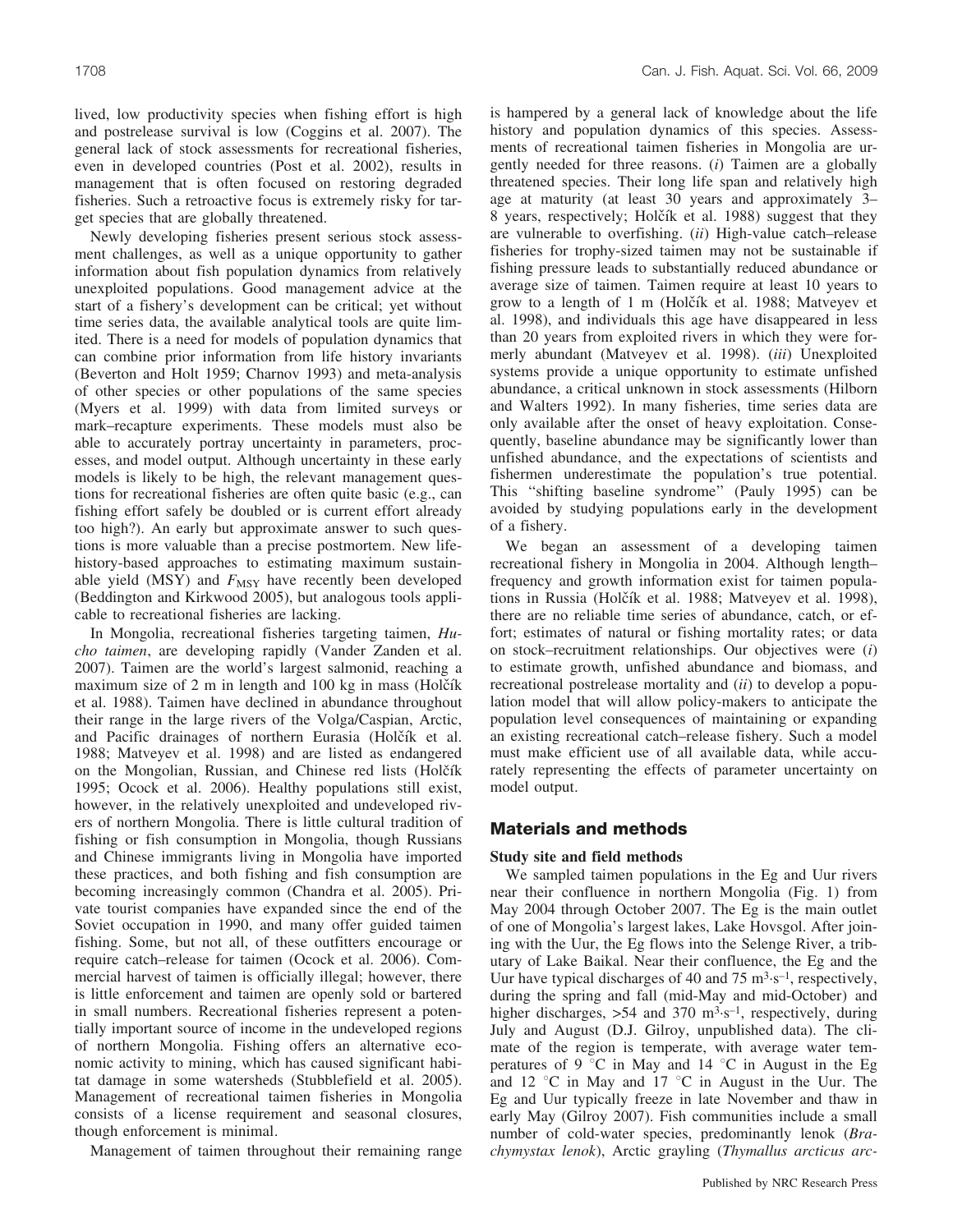**Fig. 1.** Study area in the Eg–Uur watershed of northern Mongolia. River sections in bold represent the extent of the mark–recapture study. Shaded sections represent the extent of the extended telemetry surveys.



*ticus*), Eurasian minnow (*Phoxinus phoxinus*), and Arctic cisco (*Coregonus autumnalis*), with taimen as the top predator. The field season was divided into spring (early May to late June or early July) and fall (late August to mid-October) sampling periods. The study region is remote and is fished almost exclusively by clients of a single fly-fishing guide service, which practices strict catch–release fishing using single barbless hooks.

Fish were sampled by angling with barbless hooks. Other methods proved to be ineffective or impractical (e.g., backpack or boat electrofishing and beach seining) or would likely have resulted in unacceptable mortality (e.g., gill nets). Captured fish were checked for tags and marks, measured to the nearest millimetre (total length), and weighed to the nearest 100 g in a net with a hanging scale. Untagged fish were tagged with individually numbered plastic t-bar anchor tags (Hallprint model TBA) as part of a multipleseason mark–recapture study  $(n = 612)$  over nine seasons). The posterior third of the anal fin was clipped on 124 of the t-bar tagged individuals during the spring and fall 2007 sampling seasons to estimate the tag shedding rate.

Radio (Lotek MCFT series,  $n = 27$ ) and acoustic (Vemco) V16,  $n = 17$ ) tags were surgically implanted in a subset of captured fish to study movements (Gilroy 2007) and to estimate postrelease mortality. Two additional individuals were tagged with both types of tags for a separate detection efficiency study. All radio- and acoustic-tagged fish were anesthetized with MS-222 (tricaine methanesulfonate) prior to surgery, irrigated during surgery, and held in instream enclosures until they were swimming strongly (average of 30 min). Mobile radio and acoustic tracking surveys were conducted by boat once every 15–30 days during the icefree season and, on average, once every two months during the winter over a 60 km stretch of river (Gilroy 2007) within the 120 km mark–recapture study area fished by Sweetwater Travel. Six telemetry surveys were conducted over a larger area (200–250 km) that encompassed the entire mark–recapture study area.

Length at age was determined for 11 individual taimen based on sectioned saggitae otoliths. Otoliths were collected from those fish that were either found dead  $(n = 6)$  or died during capture  $(n = 4)$  or tag implantation surgery  $(n = 1)$ . Epoxy-mounted otoliths were sectioned in the transverse plane through the origin using a low-speed saw (Casselman 1983). Annuli interpretations and counts were made directly from polished sections by an experienced salmonid otolith reader. Aging using scales was found to be ineffective due to abrasion of outer growth rings, a common problem with salmonid scales (Sharp and Bernard 1988).

#### **Population model**

We used a delay-difference population model (Deriso 1980; Schnute 1985, 1987) to simulate changes through time (*t*) in abundance  $(N_t)$ , biomass  $(B_t)$ , and mean weight  $(\overline{w}_t)$  of taimen recruited to the fishery (i.e., large enough to be vulnerable to fishing gear used to target adult taimen) within the Eg–Uur study region. The delay-difference model represents a compromise between surplus production models, in which recruitment, mortality, and individual growth are condensed into a single intrinsic rate of growth, and fully age-structured models, which track individual cohorts. Production models are unable to predict changes in size, a crucial model output for recreational fisheries, whereas fully age-structured models require age-specific information on vulnerability to fishing, natural mortality, and fecundity. The delay-difference model incorporates two separate equations for numbers and biomass in year  $t + 1$  (modified from Walters and Martell 2004):

$$
(1) \t B_{t+1} = S_t(cN_t + \rho B_t) + w_k R_{t+1}
$$

$$
(2) \qquad N_{t+1} = S_t N_t + R_{t+1}
$$

The parameter  $w_k$  is the weight at age  $k$ , the age at recruitment. For taimen in the Eg–Uur study area, the age at recruitment to the fishery is  $-4$  years and is similar to the age at sexual maturity (3–8 years for males and 4–8 years for females; Holčík et al. 1988). The annual total survival rate, *St*, is a function of the instantaneous natural mortality rate (*M*) and the annual exploitation rate (*h*), i.e., the fraction of the population removed due to harvest or postrelease mortality:

$$
(3) \qquad S_t = e^{-M}(1-h)
$$

The parameters  $c$  and  $\rho$  are the intercept and slope, respectively, of the Ford–Brody body weight equation for predicting weight at age  $a + 1$ :

$$
(4) \qquad w_{a+1} = c + \rho w_a
$$

Recruitment in year  $t + 1$  ( $R_{t+1}$ ) is frequently modeled as a function of biomass in the previous year  $(B_t)$ , unfished recruitment  $(R_0)$ , a steepness parameter  $(z)$  (Mace and Doonan 1988) representing the proportion of  $R_0$  produced by 20% of the unfished biomass  $(B_0)$ , and  $\varphi_0$ , the spawning biomass per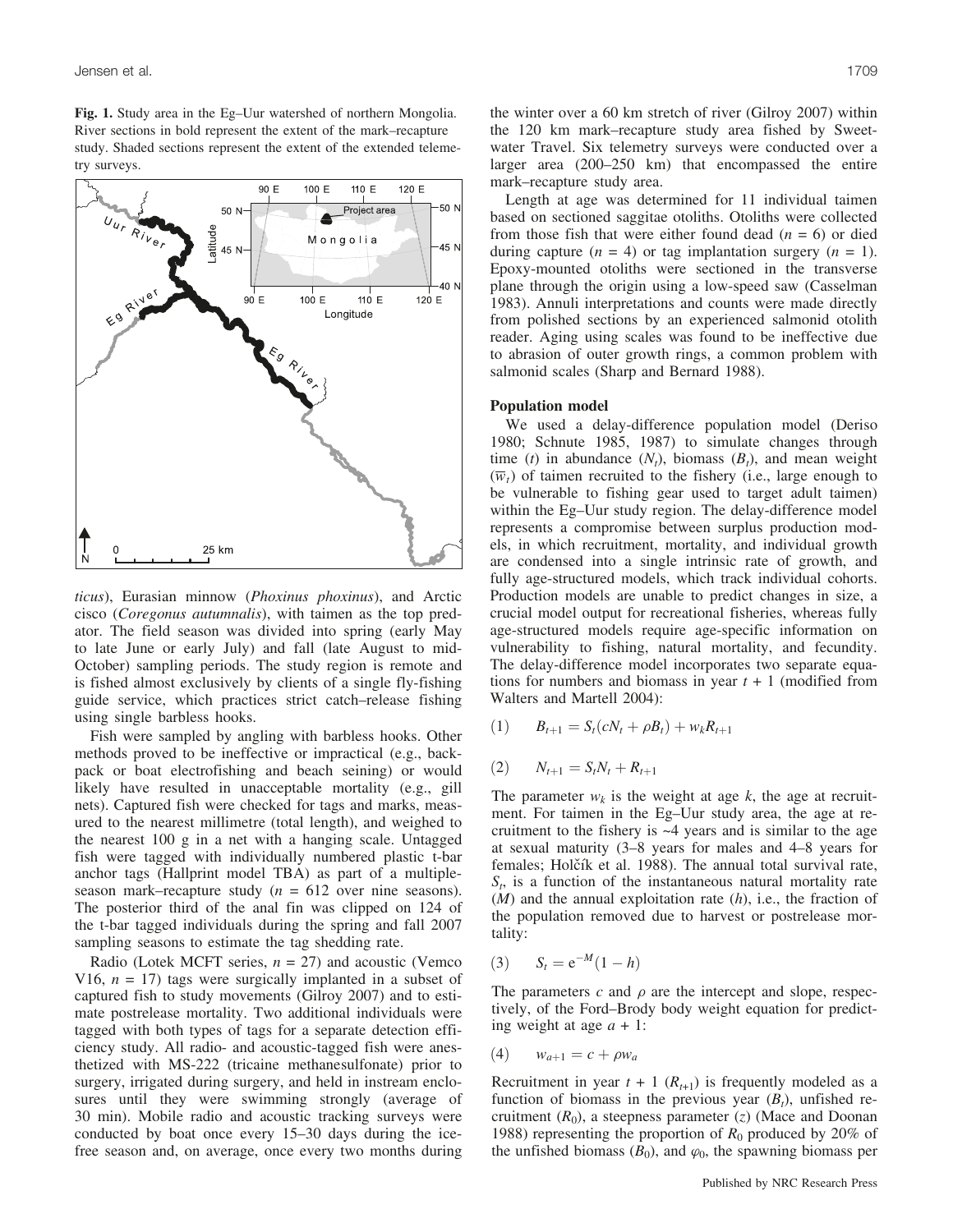recruit at unfished equilibrium  $(B_0/R_0)$ . Of all the possible stock–recruit functions, the Beverton and Holt

(5) 
$$
R_{t+1} = \frac{0.8R_0 zB_t}{0.2\varphi_0(1-z) + (z-0.2)B_t}
$$

is the most commonly observed in empirical analyses of stock–recruit data (Myers and Barrowman 1996; Myers et al. 1999; Walters et al. 2006) and has a strong theoretical basis related to risk-sensitive foraging behavior (Walters and Korman 1999).

Although the stock–recruit functions are typically parameterized based on unfished equilibrium biomass and recruitment  $(B_0$  and  $R_0$ ), they can also be parameterized based on an arbitrary point  $(B^*, R^*)$  on the stock–recruit curve (Kimura 1988). In that case, steepness (*z*\*) does not have the same meaning. However, for higher values of steepness and  $B^*$  not much less than  $B_0$ ,  $z^*$  is nearly the same as *z*. For example, for  $z = 0.8$  and  $B^* = 0.8 B_0$ , the ratio of  $z^*$ : *z* is 0.96 (Appendix A).

#### **Data analysis and parameter estimation**

We used lengths, ages, and weights from individuals captured in the Eg–Uur study area, taimen lengths and ages from published literature, an empirical relationship between growth and natural mortality (Pauly 1980; Jensen 1996), and data from the mark–recapture experiment to estimate  $c, \rho$ ,  $M$ ,  $B_1$ , and  $N_1$  (the time subscript 1 is used to indicate the current state, which was not assumed to be the same as the unfished state). The annual total survival rate,  $S_t$ , was estimated from its components (*M* and *h*) as described in the next section. All of these data sources were combined in an integrated analysis in which posterior distributions of model parameters were estimated by Markov chain Monte Carlo (MCMC) sampling using AD Model Builder software (ADMB, Otter Research Ltd., Sidney, British Columbia).

A von Bertalanffy (VB) growth model of length at age (*La*)

(6) 
$$
L_a = L_{\infty} (1 - e^{-K[a - a_0]})
$$

was fit to age and length data from 31 taimen stocks (303 age–length combinations; Holčík et al. 1988; Matveyev et al. 1998) using a nonlinear mixed effects model (R, nlme package) where asymptotic length  $(L_{\infty})$  was allowed to vary among stocks. The maximum likelihood estimates (MLEs) of  $L_{\infty}$ , age at length zero  $(t_0)$ , and the VB growth rate parameter (*K*), and their standard deviations (random effect standard deviation for  $L_{\infty}$ ) were used to set priors on these three parameters for a second round of fitting to the ages and lengths from the 11 aged individuals from the Eg– Uur study area. Embedded in this second round of fitting were four separate growth and mortality submodels: (*i*) a regression,  $M = gK$  (Jensen 1996), using the 175 stocks from Pauly (1980), (*ii*) an application of this formula to predict *M* for taimen using the estimated regression coefficient, *g*, and the estimated VB *K* parameter, (*iii*) a length–weight regression,  $W = \alpha L^{\beta}$ , based on the lengths and weights of 56 individuals sampled from the Eg–Uur study area, and (*iv*) a Ford–Brody body weight regression (eq. 4) using simulated data for ages 1 to 30 from the VB growth model and the length–weight regression. Simulated data were used in this last growth submodel because the relationship between  $w_{a+1}$ and  $w_a$  is slightly nonlinear when weights at age are estimated from the VB length growth model and a length– weight regression, thus there is no analytical solution for the Ford–Brody weight relationship as there is for the  $L_{a+1}$ vs. *La* relationship (Hilborn and Walters 1992). There is little weight at age information in the published literature on taimen, making it difficult to estimate the Ford–Brody weight parameters directly.

A Jolly–Seber (JS) mark–recapture model (Jolly 1965; Seber 1965) including tag shedding was used to estimate the average abundance of taimen over the study period. In the *mij*-array form of the JS model, the probability of the observed number of recaptures in period *j* of individuals marked in period  $i$  ( $m_{ii}$ ) is estimated conditional on the number of releases of marked fish in period *i* (*Ri*). The predicted number of recaptures,  $\hat{m}_{ii}$ , is

$$
(7) \qquad \widehat{m}_{ij} = \frac{R_i \cdot D \cdot C_j \cdot A^{(j-i)/2}}{N_0}
$$

where *D* is the tag retention rate (assuming that all tag shedding occurs between the time of tagging and the following sampling period),  $C_i$  is the total number of individuals (both tagged and untagged) captured in period *j*, and  $A^{(j-i)/2}$ is the apparent survival between the tagging period (*i*) and the recapture period (*j*). Mortality and emigration are confounded in the apparent survival parameter, *A*, making it difficult to estimate the natural mortality rate (*M*) directly from the mark–recapture experiment. We assumed a constant apparent survival rate and population size. Short-term fluctuations in the number of fully recruited individuals for this long-lived species are likely to be small in the absence of large and recent anthropogenic mortality sources, and a single population size can be estimated with greater precision than could sampling period-specific population sizes.

Assuming that the  $m_{ij}$  are independent samples from Poisson distributions with means given by eq. 7 and ignoring likelihood terms involving only the data, the log-likelihood kernel (log *L*), for all of the  $m_{ij}$  given the parameters ( $\theta$ ) is

$$
(8) \qquad \log L(m|\theta) = \sum_{j>i=1}^{k} \left( -\widehat{m}_{ij} + m_{ij} \log(\widehat{m}_{ij}) \right)
$$

(Coggins et al. 2006). If the same fish is recaptured multiple times, then the  $m_{ii}$  are not independent (Coggins et al. 2006); however, in this study, the number of recaptures was relatively low (total  $= 40$ , not counting individuals recaptured in the same sampling period, which are not used in the JS model), and only two of these individuals were recaptured more than once. Although excellent software is available for analysis of mark–recapture experiments, the most widely used program (MARK; White and Burnham 1999) does not allow for the inclusion of a tag loss rate and has limited options for estimating population size. Our abundance estimate was within 10% of an estimate obtained by analyzing our data with another widely used program designed to estimate abundance from mark–recapture experiments (JOLLY; Pollock et al. 1990).

The double-marking (tag and anal fin clip) experiment provided an estimate of the tag retention rate (Guy et al.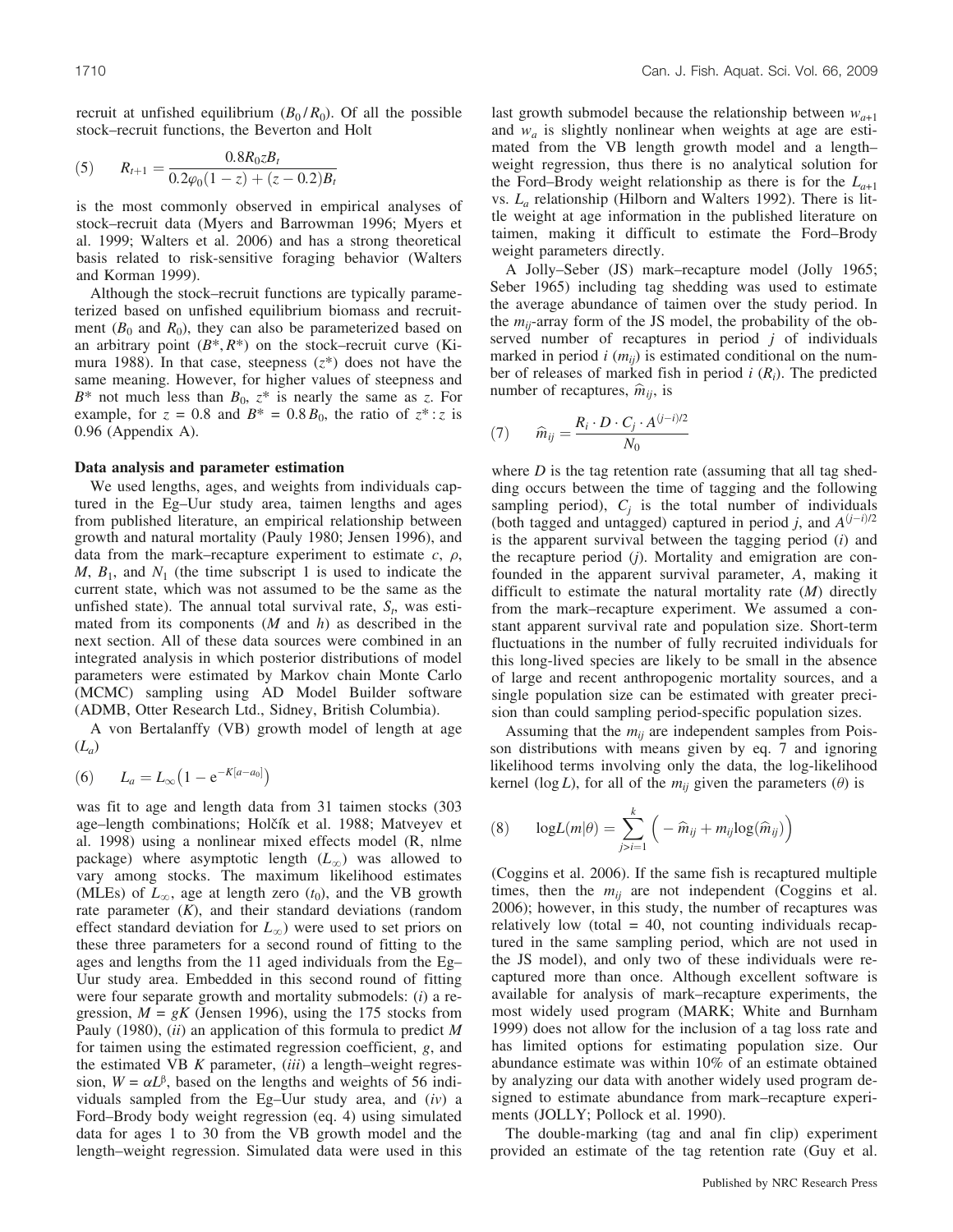1996). Fifteen of the double-marked individuals were recaptured, of which 14 had retained their tags. If no other prior information on tag retention is available and these 15 observations are considered as independent binomial trials, then the distribution of the tag retention rate is a beta distribution, Beta(16, 2), with a mode at 0.94. We used this distribution as a prior on the tag retention rate. Because the mark– recapture data contain little information about tag retention, the prior and posterior distributions are very similar; however, the posterior distributions of *A* and abundance reflect this uncertainty in tag retention.

The stock–recruit model steepness parameter, *z*, could not be estimated from any of the data that we collected in our field study. The parameters of stock–recruit models are typically estimated by fitting a model to time series of spawning stock size and recruitment. Myers et al. (1999) estimated values of *z* from more than 700 such time series to get empirical probability distributions of *z* for many different fish species and stocks. To develop a prior for *z*, which can range between 0.2 and 1, for any particular species, Myers et al. (2002) recommend using the distribution of *z* for either taxonomically or ecologically related species or estimating a distribution of *z* using life history and environmental covariates. Similar distributions of *z* resulted from the taxonomic and ecological approaches. There are two species of nonanadromous salmonids for which *z* was estimated by Myers et al. (1999), five populations of brook trout (*Salvelinus fontinalis*; median  $z = 0.87$  and one population of lake trout (*Salvelinus namaycush*; *z* = 0.86). Myers et al.'s (2002) ''domain 3'' group of species (older age at maturity, low natural mortality rate, and high fecundity) was the closest ecologically similar group to taimen. The probability distribution of *z* estimated for this group is centered on 0.84 and is closely approximated by Beta(28.5, 6.2). We drew random samples of *z* from this distribution for the Monte Carlo simulations described below. The other stock–recruit parameter,  $\varphi_1 = B_1/R_1$ , was calculated from the estimated current biomass  $B_1$  and current recruitment assuming the population is at equilibrium,  $R_1 = (1 - S_1)N_1$ .

We used the radio- and acoustic-tagged individuals to estimate an upper bound on the release mortality rate. Individuals relocated at more than one location more than 7 days after release were considered to have survived. Of 52 radioand acoustic-tagged individuals, 47 survived according to this definition. We consider  $1 - (47/52) = 0.096$  to be an upper bound on the release mortality rate as these individuals experienced greater trauma (tag implantation surgery) than fish released by the fishing guides, and there is some probability that an individual may not be relocated due to tag malfunction or emigration beyond the surveyed area.

Five of 122 fish landed in the recreational fishery in fall 2007 and examined for signs of injury were observed to be bleeding heavily from the gill area. We used this fraction (0.04) as a lower bound on postrelease mortality as these individuals were likely to die and some of the other individuals released alive without obvious injuries may have subsequently died from unseen injuries or stress sustained during the capture and release process. Between 2005 and 2007 (years for which complete catch records were available), the recreational catch in the Eg–Uur study area averaged 240 fish per year. Given this catch and the range of release mortality rates, deaths due to recreational fishing within the study area ranged between 10 and 23 fish per year, on average.

Although the study area is remote, some subsistence or artisanal harvest and (or) poaching does occur. We refer to such harvest generically as ''subsistence harvest'', as the disposition of the catch (consumed by fishermen or sold) and the legality of the fishing activity are generally unknown and irrelevant to the population model. This harvest is essentially unregulated and entirely undocumented. When we observed the disappearance of telemetry-tagged fish from locations within the core tracking area where they had previously been found, we attempted to ascertain through interviews with fishing guides (who traverse the core tracking area on a daily basis) and local residents whether any fishing activity had been observed in the area. On three occasions, these interviews led to confirmation that the telemetrytagged fish had been harvested. The telemetry study resulted in a total of 1304 tag months of effort. Based on the three confirmed fish harvested, the monthly harvest rate is then  $2.3 \times 10^{-3}$ , which is equivalent to an annual harvest rate of 0.027. We used this rate as an estimate of the current subsistence harvest rate with the recognition that this measure is imprecise and potentially an underestimate of the true subsistence harvest rate.

#### **Monte Carlo simulations**

We estimated the probability distributions of unfished equilibrium biomass, population size, and mean weight using the maximum and minimum estimates of postrelease survival and the estimated subsistence harvest rate combined with random samples from the distributions of the model parameters. Current abundance and biomass, as estimated from the mark–recapture model, were assumed to be the equilibrium values achieved by the population under the current recreational and subsistence fishing mortality rate. The fishing mortality components of the annual total survival rate, *St*, were removed and the delay-difference model (eqs. 1 and 2) was run to approximate equilibrium (200 years). This procedure was repeated using 10 000 MCMC samples of the joint posterior distribution of the delay-difference model parameters. These MCMC samples represent every 500th trial from a 6 000 000 trial chain, where the first 1 000 000 trials were discarded as a burn-in period.

For each of these 10 000 parameter combinations, we also calculated the biomass, population size, survival to age 10, and mean weight at equilibrium for absolute harvest rates (number of fish killed per year) ranging from 0 to 500 fish per year. This range of harvest rates is equivalent to management scenarios ranging from stopping the recreational and subsistence fisheries to allowing the recreational fishery to approximately double its annual catch and switch to a 100% retention policy. At some level of constant harvest, the population is reduced to the point at which the harvest level exceeds the projected population size, i.e., a continued harvest at that level would lead to eventual extirpation of the population. For each harvest rate, we calculated the probability of extirpation as the fraction of the 10 000 simulations for which the harvest rate would exceed the population size within 200 years.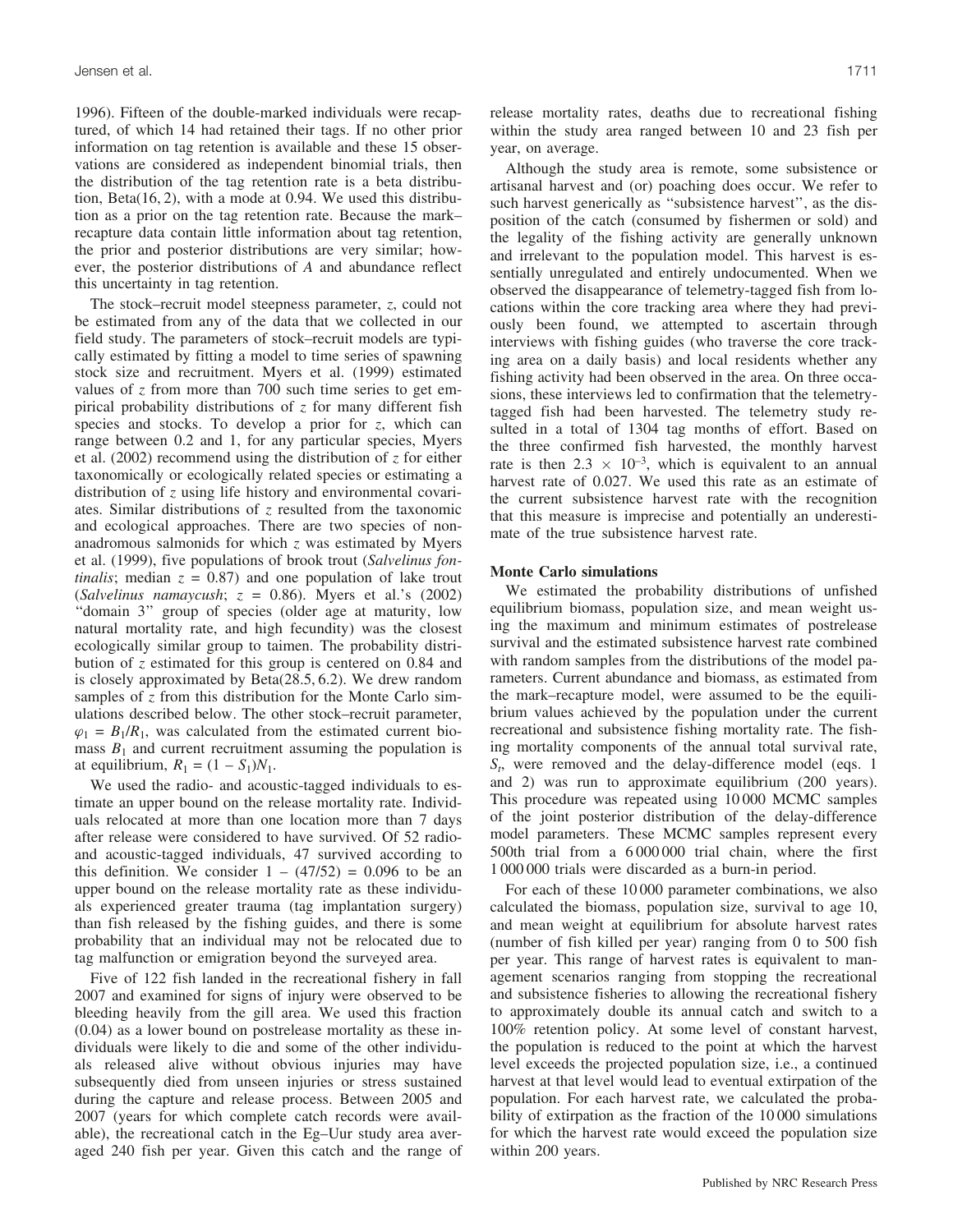## **Results**

Length at age for taimen in the Eg–Uur study area was similar to values observed in other locations (Fig. 2). The posteriors obtained using uniform priors on the von Bertalanffy growth parameters were broad (Fig. 3), indicating that much of the information on growth rate came from the prior distributions derived from meta-analysis of published lengths at age. The posterior modes and 95% Bayesian credible intervals of the parameters of the von Bertalanffy growth model were as follows:  $K = 0.09$ -year<sup>-1</sup> (0.08-0.10),  $L_{\infty}$  = 147 cm (136–160), and  $a_0$  = –0.16 years (–0.41–0.10) (Table 1).

Annual natural survival estimated from the growth rate using the Jensen (1996) method was 0.86 (0.84–0.88). Estimated abundance of recruited taimen ( $>$ age 4) in the study area averaged over the 4-year study period was 2320 individuals (1363–4517), yielding a density over the 120 km study area of 19 individuals-km–1 (11–38).

The population model results suggest that at the current size of the fishery, the effects of catch–release mortality on abundance, biomass, mean weight, and survival from recruitment to age 10 are minimal, even when the higher release mortality estimate was used. Equilibrium biomass was more sensitive than the other three indicators (abundance, mean weight, and survival to age 10) and was estimated to have been reduced to 90% (82%–94%) of levels expected in the absence of recreational fishing under the higher release mortality rate. The effects of the recreational fishery on other population characteristics were smaller (Fig. 4; Table 2). An annual harvest rate of 24 individuals, equivalent to the number of fish killed by the recreational fishery under the higher release mortality rate, resulted in zero risk of extirpation due to harvest (Fig. 5; Table 2).

In contrast, without catch–release, the effects of a recreational fishery of this size could be severe. An annual harvest of 130 individuals (approximately equivalent to a 50% release rate assuming the higher release mortality) would likely result in a reduction in equilibrium population size to 69% (0%–84%), biomass to 50% (0%–72%), mean weight to 73% (0%–90%), and survival to age 10 to  $68\%$ (0%–84%) of levels expected in the absence of a recreational fishery (Fig. 4). Note that a value of zero in the confidence limits indicates extirpation. The probability of extirpation if this level of harvest were maintained indefinitely is 4% (Fig. 5). Above this level of recreational harvest, extirpation risk rises rapidly. For example, a switch to 100% retention in the current recreational fishery (annual harvest of 240 individuals) would result in a probability of extirpation due to fishing of 57%. The effects of the estimated level of subsistence harvest appear to be greater than the effects of the recreational catch–release fishery; however, uncertainty in the subsistence harvest rate is high and cannot be quantified.

## **Discussion**

The growth and natural mortality estimates and the population model results all suggest that taimen populations are likely to be very sensitive to fishing mortality. Holčík et al. (1988) found that in most taimen populations, sexual maturity is attained at a weight of  $\sim$ 1 kg for males and  $\sim$ 2 kg for **Fig. 2.** Length and age data from the published literature (open squares; Holčík et al. 1988; Matveyev et al. 1998) and from individuals collected in the Eg–Uur study area (solid triangles). von Bertalanffy growth models fit to the literature data (broken line) and to the Eg–Uur data using the parameter estimates from a mixed-effects model based on the literature data as priors (solid line).



females. In the Eg–Uur population, this is equivalent to an age of 4 years for males and 5 years for females. The relatively slow growth, low natural mortality, late maturation, and low fecundity  $(10000 - 30000$  eggs per female; Holčík et al. 1988) of taimen place them with many other salmonids between the ''periodic'' and ''equilibrium'' life history strategies (Winemiller and Rose 1992). The natural mortality rate and growth rate that we estimated for taimen are both low relative to those of other salmonids but similar to some cold-water populations of lake trout, brook trout, and lake whitefish (*Coregonus clupeaformis*; Froese and Pauly 2008). Many other species with slow growth and high longevity have proven to be especially vulnerable to overexploitation (Musick 1999).

Our modeling approach makes use of correlations among life history characteristics (Pauly 1980; Jensen 1996) and meta-analysis of stock–recruitment relationships (Myers et al. 1999, 2002) to reduce uncertainty in the survival rate and the stock–recruitment steepness parameter. Such approaches are frequently used to develop informative priors for stock assessments based on time series data (e.g., McAllister et al. 2001). When time series data are not yet available, life history correlates and meta-analysis can also be used (as we have shown here) to parameterize models that provide general predictions about the likely impacts of different levels of fishing. These initial models can later be combined with time series data in a fully integrated assessment framework advocated by Maunder (2004).

The Bayesian modeling approach linked to Monte Carlo simulation allowed us to keep track of uncertainty as it propagated through the model. For example, uncertainty in survival rate derives from both uncertainty in the growth rate (*K*) and variability in the natural mortality (*M*) vs. *K* relationship. Other approaches to quantifying this uncertainty exist. Gunderson et al. (2003), for example, used the delta method to estimate the standard error of *M* based on the Jensen (1996) method. However, by combining the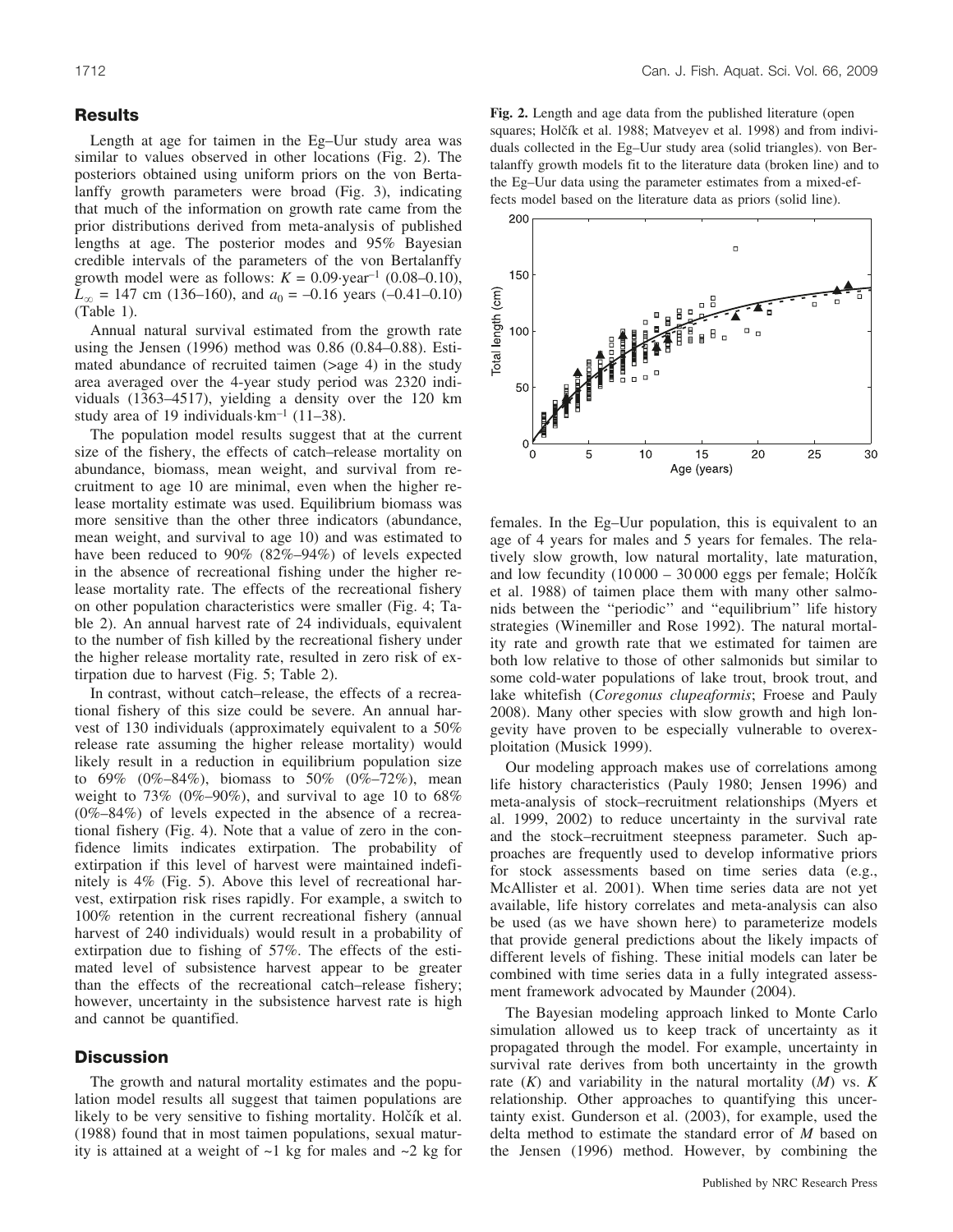**Fig. 3.** Gaussian kernel densities of marginal posterior distributions (solid lines), prior distributions (shaded lines), and posterior distributions resulting from a uniform prior (broken lines) for the von Bertalanffy growth parameters (*a*) asymptotic length, (*b*) growth rate, and (*c*) the intercept; (*d*) the length–weight coefficient and (*e*) exponent; (*f*) the annual natural survival rate estimated using the Jensen (1996) method; (*g*) population density; (*h*) apparent survival; and (*i*) tag retention rate. Posterior densities are based on 10 000 systematic samples from a Markov chain Monte Carlo (MCMC) chain of length 6 000 000, where the first 1 000 000 were discarded to allow for convergence. Uniform priors are not shown.



**Table 1.** Median values of parameters used in the delay difference model.

| Parameter                                        | Value                           | Unit                      | Method and (or) source      |  |  |  |
|--------------------------------------------------|---------------------------------|---------------------------|-----------------------------|--|--|--|
| <b>Growth parameters</b>                         |                                 |                           |                             |  |  |  |
| von Bertalanffy growth rate $(K)$                | $0.09(0.08-0.10)$               | $year^{-1}$               | Fit to length and age       |  |  |  |
| von Bertalanffy asymptotic length $(L_{\infty})$ | $147(136-160)$                  | <sub>cm</sub>             | Fit to length and age       |  |  |  |
| von Bertalanffy age intercept $(a_0)$            | $-0.16$ $(-0.41 - 0.10)$        | years                     | Fit to length and age       |  |  |  |
| Length–weight coefficient $(\alpha)$             | 4.7 $(1.5-15.0) \times 10^{-6}$ | $g\cdot$ mm <sup>-1</sup> | Fit to length and weight    |  |  |  |
| Length–weight exponent $(\beta)$                 | $3.1(2.9-3.2)$                  |                           | Fit to length and weight    |  |  |  |
| <b>Population dynamics parameters</b>            |                                 |                           |                             |  |  |  |
| Current abundance $(N_1)$                        | 2320 (1363-4517)                | individuals               | Mark-recapture model        |  |  |  |
| Current mean weight $(\bar{w}_1)$                | 5810 (4920-6700)                | grams                     | Mean of weighed individuals |  |  |  |
| Annual natural survival rate $(S_0)$             | $0.86(0.84 - 0.88)$             | $year^{-1}$               | Jensen (1996) method        |  |  |  |
| Steepness $(z)$                                  | $0.83(0.70-0.92)$               |                           | Myers et al. $(2002)$       |  |  |  |

**Note:** The 95% Bayesian credible interval (95% confidence interval for mean weight) is given in parentheses.

analysis of growth with the estimation of natural mortality in a Bayesian framework, we were also able to preserve correlation between growth and survival. The Monte Carlo simulations draw from the joint posterior of  $S_0$  and  $K$ . Thus, relatively unlikely combinations such as high growth rate and high survival are appropriately more rare than if these parameters were drawn from two independent distributions.

Survival rate and steepness, together with population size, are the most important parameters in the delay-difference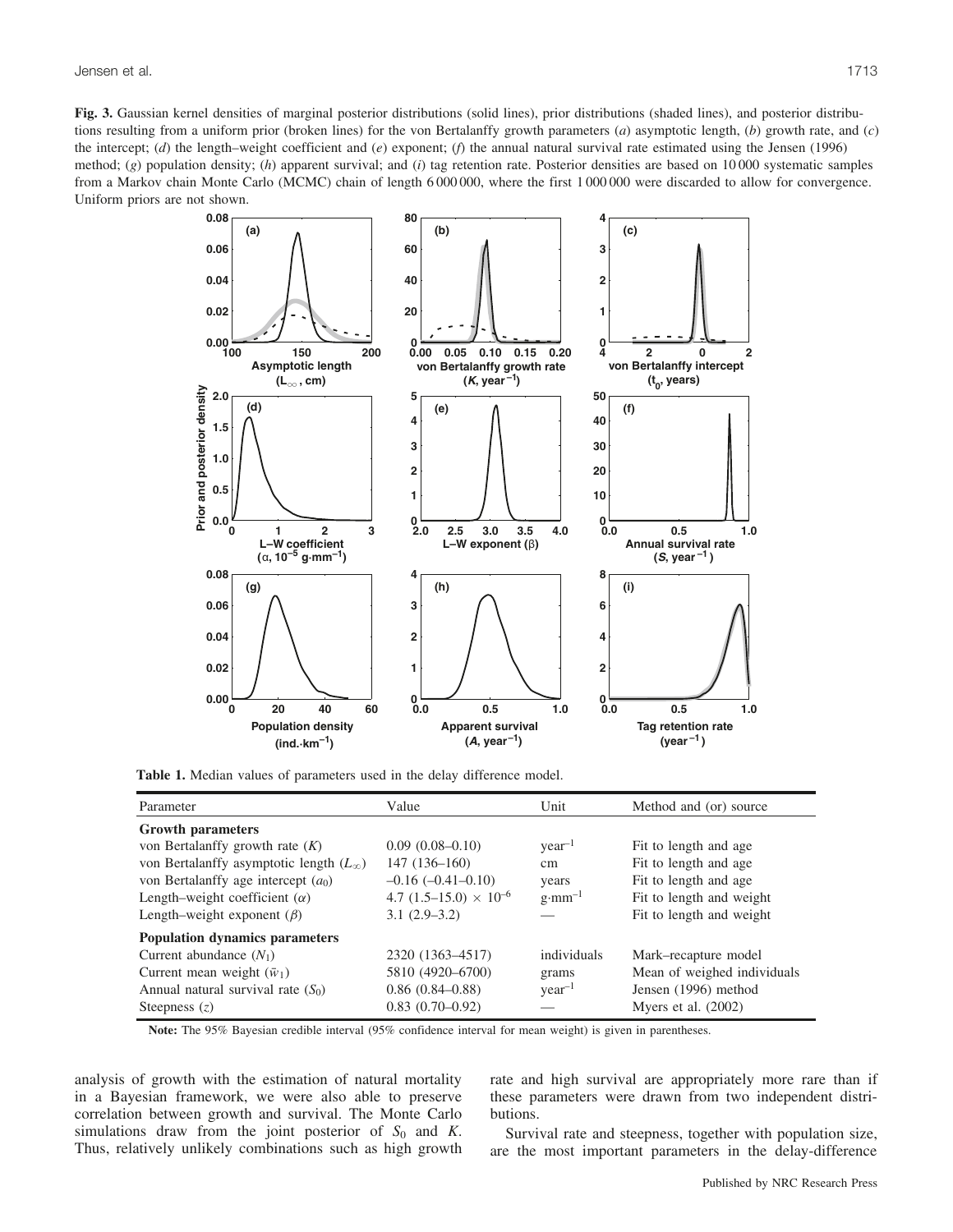**Fig. 4.** (*a*) Equilibrium abundance, (*b*) biomass, (*c*) mean weight, and (*d*) survival to age 10 relative to unfished conditions plotted against absolute harvest rate (individuals per year). Medians (solid lines) and upper and lower 95% confidence intervals (broken lines) are based on 10 000 simulations. Vertical shaded lines indicate the range of harvest rates equivalent to the mortality resulting from the existing catch– release fishery. The equivalent relative annual harvest rate at the beginning of each simulation is shown on the top *x* axis.



**Table 2.** Equilibrium abundance (*N*), biomass (*B*), mean weight  $(\overline{w})$ , survival to age 10 (*S*<sub>10</sub>), and probability of extirpation  $(p(E))$  for several exploitation scenarios (SH, current subsistence harvest levels; 2SH, double current subsistence harvest levels; CR low, CR high, and 2CR high, catch–release based on the low and high estimates of release mortality and a doubling of the recreational catch; RH, 100% retention (i.e., no catch–release) of fish caught in the recreational fishery).

| Scenario                | N                   | B                   | w                   | $S_{10}$            | p(E) |
|-------------------------|---------------------|---------------------|---------------------|---------------------|------|
| $CR$ low $(10)$         | $0.98(0.96-0.99)$   | $0.96(0.93-0.98)$   | $0.98(0.96-0.99)$   | $0.98(0.96-0.99)$   | 0.00 |
| $CR$ high $(23)$        | $0.94(0.90-0.97)$   | $0.90(0.82 - 0.94)$ | $0.95(0.91 - 0.97)$ | $0.95(0.91-0.97)$   | 0.00 |
| $2CR$ high $(46)$       | $0.90(0.81 - 0.94)$ | $0.82(0.68 - 0.90)$ | $0.91(0.83 - 0.95)$ | $0.91(0.82 - 0.95)$ | 0.00 |
| $SH + CR$ low (73)      | $0.83(0.68-0.91)$   | $0.70(0.49-0.83)$   | $0.85(0.72-0.92)$   | $0.83(0.68-0.91)$   | 0.00 |
| $SH + CR$ high $(86)$   | $0.80(0.63 - 0.89)$ | $0.66(0.42-0.81)$   | $0.83(0.67-0.91)$   | $0.81(0.62 - 0.90)$ | 0.00 |
| SH (63)                 | $0.85(0.73-0.92)$   | $0.74(0.55-0.85)$   | $0.87(0.76-0.93)$   | $0.86(0.73-0.93)$   | 0.00 |
| RH (240)                | $0.00(0.00-0.69)$   | $0.00(0.00-0.50)$   | $0.00(0.00-0.73)$   | $0.00(0.00-0.67)$   | 0.57 |
| $2SH + CR$ high $(149)$ | $0.63(0.00-0.80)$   | $0.43(0.00-0.67)$   | $0.68(0.00-0.83)$   | $0.61(0.00-0.81)$   | 0.09 |

**Note:** All scenarios are based on an assumption of constant harvest at the level indicated in parentheses next to the scenario. All values except  $p(E)$  are expressed relative to the unfished state and represent medians from the Monte Carlo simulations. The 95% confidence interval is given in parentheses. Note that a value of zero indicates extirpation. No confidence interval can be calculated for  $p(E)$ .

model for predicting the relative impact of different harvest rates. Although there remains substantial uncertainty in all of these parameters, the data requirements of this approach are minimal and the results are sufficiently precise to provide useful answers to the key motivating question: is the existing catch–release fishery having a substantial adverse impact on this population of taimen? Based on our analysis, the answer is clearly no. A fishery of this size, however, has the potential to seriously endanger this population if fish are retained or if postrelease mortality rates are higher (e.g., due to more harmful fishing gear such as live bait or lures with multiple-barbed hooks). Proper management of any more intense exploitation of this population would require better estimates of all parameters and adequate monitoring of exploitation rates. Our model is clearly not sufficient for management that aims to maintain a harvest fishery near some optimal exploitation rate (e.g.,  $F_{\text{MSY}}$ ).

We chose to express our harvest scenarios in terms of an absolute harvest rate (individuals-year<sup>-1</sup>) rather than a relative harvest rate (fraction of the population year<sup>-1</sup>), as is more commonly done when displaying the results of fisheries population models. Using a relative harvest rate would reduce the uncertainty in model output that derives from uncertainty in the population size. An absolute harvest rate is, however, more readily interpretable by managers of developing fisheries who may know the absolute harvest from a population (how many fish were caught) but are unlikely to know the exploitation rate (what fraction of the population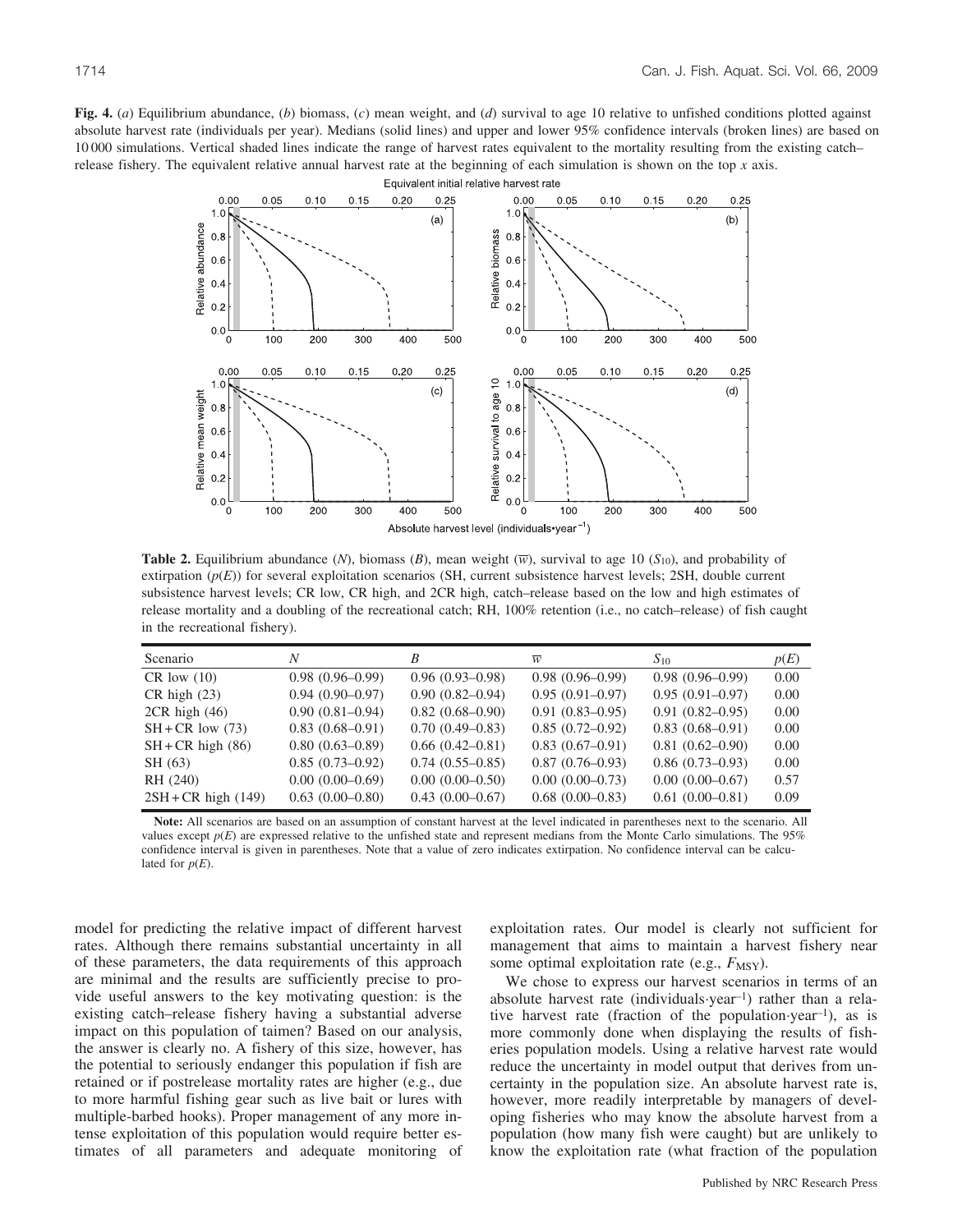**Fig. 5.** Probability of extirpation vs. absolute harvest rate (individuals per year). The vertical shaded line indicates the range of harvest rates equivalent to the mortality resulting from the existing catch–release fishery. The equivalent relative annual harvest rate at the beginning of each simulation is shown on the top *x* axis.



was caught). Of course, model results expressed in terms of an absolute harvest rate are not directly transferable to other populations that differ in size.

Several other rivers in Mongolia support recreational fisheries for taimen, and the potential exists to develop such fisheries elsewhere. Our results suggest that these fisheries can have minimal impact if fishermen practice strict catch–release and if fishing effort does not grow too large. Intense recreational catch–release effort and (or) harvest fisheries, however, have the potential to threaten the continued persistence of this species in one of its last strongholds. Harvest fisheries may also threaten the economic viability of valuable catch–release fisheries if they contribute to a decline in catch rates and abundance of large fish. Fishery management and enforcement capabilities are poorly developed in Mongolia, making top-down management approaches unlikely to succeed. If fisheries for taimen are to be both sustainable and profitable, the economic incentives must be aligned in such a way that conservation is encouraged (Ostrom et al. 1999; Hilborn et al. 2005; Grafton et al. 2006).

One possible approach is to develop a system of concessions, i.e., sections of river within which one recreational fishing company has exclusive access. The value of a concession would depend on maintaining high abundance of large taimen. Strict catch–release may not be appropriate for all concessions, as some anglers value the experience of landing and keeping a fish (Holland and Ditton 1992; Arlinghaus et al. 2007). Yet limits on harvest may be necessary, and some river sections could be set aside as reserves to ensure that overharvest within one or more concessions did not threaten the viability of the entire population. Such concession systems have a long history in Europe, where many freshwater recreational fisheries are privately owned and managed (Arlinghaus 2006). Without a concession system or effective law enforcement, there is less incentive to protect taimen populations as recreational fishing companies that deplete local populations can simply move to other locations. Such serial depletion of recreational fisheries is apparent in other locations where management has been lax (Post et al. 2002; Carpenter and Brock 2004).

In our experience in the Eg–Uur study area, the presence of a recreational fishing company operating in this area is, by itself, a deterrent to harvest, even though the fishing company has no official law enforcement authority. The fishing company hires local guides, camp cooks, and assistants, thus creating an economic incentive for the community to maintain a viable recreational fishery. Local residents working for the fishing company discourage others from fishing. In the absence of nearby markets for taimen or access to refrigeration, such social pressure appears to be effective in limiting illegal harvest. Anglers in this fishery are primarily wealthy individuals from North America, Western Europe, and Japan, with many alternative fishing options. If recreational fishing intensity or illegal harvest increased to the point that catch rates of large taimen seriously declined, the commercial viability of this fishery would be threatened. Our experience suggests that a collapse of this recreational fishery would likely lead to increased fishing mortality rates due to the loss of the deterrent effect.

In considering the impact of the recreational fishery on taimen in the Eg–Uur study area, we ignored secondary effects on the local ecosystem, which can be serious (Cowx 2002). Examples of such effects could include the impact of recreational fishing gear on habitat (e.g., Asoh et al. 2004) or the impact of jet boats on riverbank erosion (McConchie and Toleman 2003) or, potentially, on taimen survival (although a study of effects of boat traffic on Chinook salmon (Reid 2007) found little effect).

We also did not consider immigration and emigration in our population dynamics simulations. Immigration and emigration were incorporated in the analysis of the mark– recapture data through the use of an open population model. On the one hand, movement of taimen into the study area could potentially offset some of the decline in abundance predicted at higher harvest levels. On the other hand, declining abundance within the study area could lead to declines beyond its boundaries through a reduction in net emigration. The overall effect of movement is to reduce the local impact of harvest, while spreading it over a wider area.

Little is known about the scales of population connectivity in taimen. The telemetry study (Gilroy 2007), which tracked taimen for over 2.5 years, found a mean home range size (maximum distance between relocations) of 16.8 km, with 90% of telemetry-tagged individuals showing home ranges smaller than 53 km. Yet some individuals tagged within the study area were found outside it during the extended telemetry surveys. The difference between apparent survival from the mark–recapture analysis and survival estimated from growth rate also suggests that movement could be important. Population genetics studies are needed to determine the optimum scale of analysis for modeling population dynamics of taimen.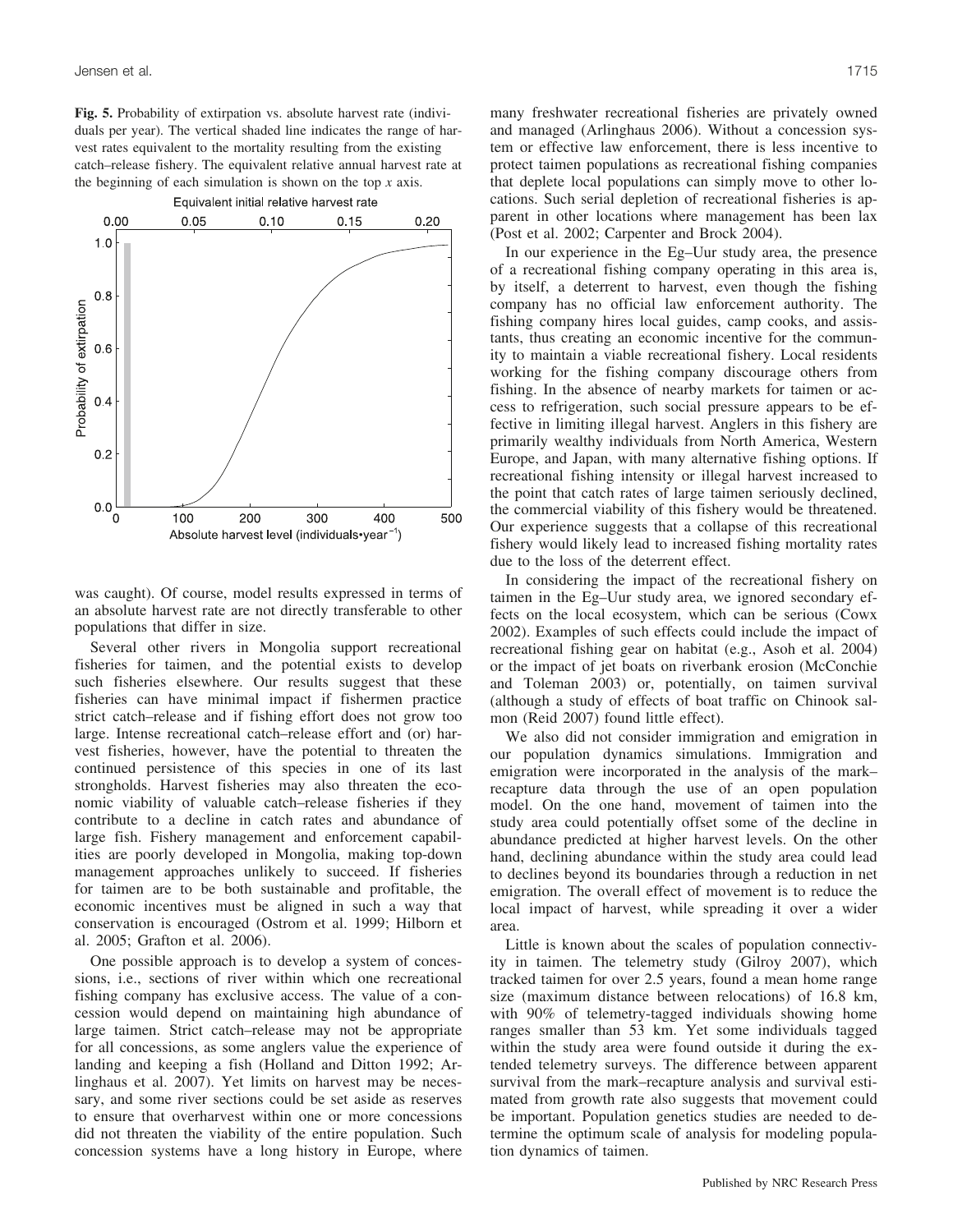The existing recreational fishery for taimen provides economic benefits with little risk to the long-term persistence of the local taimen population. However, this fishery represents an extreme: low fishing effort, spread over a large area, with 100% release and minimum-impact fishing techniques. Our results indicate that a fishery of similar intensity managed as a 100% harvest fishery would seriously threaten the persistence of this population of the endangered taimen. Although recreational fisheries clearly have the potential to adversely impact target species, well-managed catch–release fisheries are not necessarily incompatible with conservation of an endangered species.

## **Acknowledgements**

We thank Brian Roth, Norman Mercado-Silva, Gonzorik, Tsogsaikhan, the Taimen Conservation Fund, Sweetwater Travel, and Hovsgol Travel for field assistance. Bill Pine provided helpful comments on the analysis of mark–recapture data. Financial support was provided by the Taimen Conservation Fund, National Geographic, and the University of Wisconsin Vilas and Anna Grant Birge travel grants.

#### **References**

- Arlinghaus, R. 2006. Overcoming human obstacles to conservation of recreational fishery resources, with emphasis on central Europe. Environ. Conserv. **33**(1): 46–59. doi:10.1017/ S0376892906002700.
- Arlinghaus, R., Cooke, S.J., Lyman, J., Policansky, D., Schwab, A., Suski, C., Sutton, S.G., and Thorstad, E.B. 2007. Understanding the complexity of catch-and-release in recreational fishing: an integrative synthesis of global knowledge from historical, ethical, social, and biological perspectives. Rev. Fish. Sci. **15**(1–2): 75–167. doi:10.1080/10641260601149432.
- Asoh, K., Yoshikawa, T., Kosaki, R., and Marschall, E.A. 2004. Damage to cauliflower coral by monofilament fishing lines in Hawaii. Conserv. Biol. **18**(6): 1645–1650. doi:10.1111/j.1523- 1739.2004.00122.x.
- Beddington, J.R., and Kirkwood, G.P. 2005. The estimation of potential yield and stock status using life-history parameters. Philos. Trans. R. Soc. Lond. B Biol. Sci. **360**(1453): 163–170. doi:10.1098/rstb.2004.1582. PMID:15713595.
- Beverton, R.J.H., and Holt, S.J. 1959. A review of the lifespans and mortality rates of fish in nature and the relation to growth and other physiological characteristics. *In* Ciba Foundation Colloquium on Ageing. Vol. 5. The lifespan of animals. Little, Brown and Co., Boston, Mass. pp. 142–177.
- Carpenter, S.R., and Brock, W.A. 2004. Spatial complexity, resilience, and policy diversity: fishing on lake-rich landscapes. Ecol. Soc. **9**(1): 8.
- Casselman, J.M. 1983. Age and growth assessment of fish from their calcified structures — techniques and tools. NOAA (Natl. Ocean. Atmos. Adm.) Tech. Rep. NMFS (Natl. Mar. Fish. Serv.), **8**: 1–17.
- Chandra, S., Gilroy, D., Purevdorj, S., and Erdenebat, M. 2005. The feeding behaviour of fish from the upper Lake Baikal watershed of the Eroo River in Mongolia. Mongolian J. Biol. Sci. **3**(1): 39–45.
- Charnov, E. 1993. Life history invariants. Oxford University Press, New York.
- Coggins, L.G., Pine, W.E., Walters, C.J., and Martell, S.J.D. 2006. Age-structured mark–recapture analysis: a virtual-populationanalysis-based model for analyzing age-structured capture–

recapture data. N. Am. J. Fish. Manage. **26**(1): 201–205. doi:10.1577/M05-133.1.

- Coggins, L.G., Catalano, M.J., Allen, M.S., Pine, W.E., and Walters, C.J. 2007. Effects of cryptic mortality and the hidden costs of using length limits in fishery management. Fish Fish. **8**: 196– 210.
- Coleman, F.C., Figueira, W.F., Ueland, J.S., and Crowder, L.B. 2004. The impact of United States recreational fisheries on marine fish populations. Science (Washington, D.C.), **305**(5692): 1958–1960. doi:10.1126/science.1100397. PMID:15331771.
- Cooke, S.J., and Cowx, I.G. 2004. The role of recreational fishing in global fish crises. Bioscience, **54**(9): 857–859. doi:10.1641/ 0006-3568(2004)054[0857:TRORFI]2.0.CO;2.
- Cowx, I.G. 2002. Recreational fisheries. *In* Handbook of fish biology and fisheries. Vol. II. *Edited by* P.B.J. Hart and J.D. Reynolds. Blackwell Science, Oxford, UK. pp. 367–390.
- Deriso, R.B. 1980. Harvesting strategies and parameter estimation for an age-structured model. Can. J. Fish. Aquat. Sci. **37**(2): 268–282. doi:10.1139/f80-034.
- Froese, R., and Pauly, D. 2008. FishBase [online]. Available at www.fishbase.org [accessed 7 December 2008].
- Gilroy, D. 2007. Home range and seasonal movements of taimen, *Hucho taimen*, in the Eg and Uur rivers, Mongolia. M.S. thesis, Limnology and Marine Science, University of Wisconsin – Madison, Madison, Wisc.
- Grafton, R.Q., Arnason, R., Bjorndal, T., Campbell, D., Campbell, H.F., Clark, C.W., Connor, R., Dupont, D.P., Hannesson, R., Hilborn, R., Kirkley, J.E., Kompas, T., Lane, D.E., Munro, G.R., Pascoe, S., Squires, D., Steinshamn, S.I., Turris, B.R., and Weninger, Q. 2006. Incentive-based approaches to sustainable fisheries. Can. J. Fish. Aquat. Sci. **63**(3): 699–710. doi:10.1139/ f05-247.
- Gunderson, D.R., Zimmerman, M., Nichol, D.G., and Pearson, K. 2003. Indirect estimates of natural mortality rate for arrowtooth flounder (*Atheresthes stomias*) and darkblotched rockfish (*Sebastes crameri*). Fish. Bull. **101**: 175–182.
- Guy, C.S., Blankenship, H.L., and Nielsen, L.A. 1996. Tagging and marking. *In* Fisheries techniques. *Edited by* B.R. Murphy and D.W. Willis. American Fisheries Society, Bethesda, Md. pp. 353–379.
- Haab, T., Whitehead, J.C., and McConnell, T. 2001. The economic value of marine recreational fishing in the southeast United States: 1997 southeast economic data analysis. US Department of Commerce, National Oceanic and Atmospheric Administration, National Marine Fisheries Service, NOAA Technical Memorandum NMFSC-SEFSC-446.
- Hilborn, R., and Walters, C.J. 1992. Quantitative fisheries stock assessment. Chapman & Hall, London, UK.
- Hilborn, R., Orensanz, J.M., and Parma, A.M. 2005. Institutions, incentives and the future of fisheries. Philos. Trans. R. Soc. Lond. B Biol. Sci. **360**(1453): 47–57. doi:10.1098/rstb.2004. 1569. PMID:15744918.
- Holčík. J. 1995. Threatened fishes of the world *Hucho hucho* (Linnaeus, 1758) (Salmonidae). Environ. Biol. Fishes, **43**(1): 105–106. doi:10.1007/BF00001822.
- Holčík, J., Hensel, K., Nieslanik, J., and Skacel, L. 1988. The Eurasian huchen, *Hucho hucho*, largest salmon of the world. Kluwer Academic Publishers, Boston, Mass.
- Holland, S.M., and Ditton, R.B. 1992. Fishing trip satisfaction: a typology of anglers. N. Am. J. Fish. Manage. **12**(1): 28–33. doi:10.1577/1548-8675(1992)012<0028:FTSATO>2.3.CO;2.
- Jensen, A.L. 1996. Beverton and Holt life history invariants result from optimal trade-off of reproduction and survival. Can. J. Fish. Aquat. Sci. **53**(4): 820–822. doi:10.1139/cjfas-53-4-820.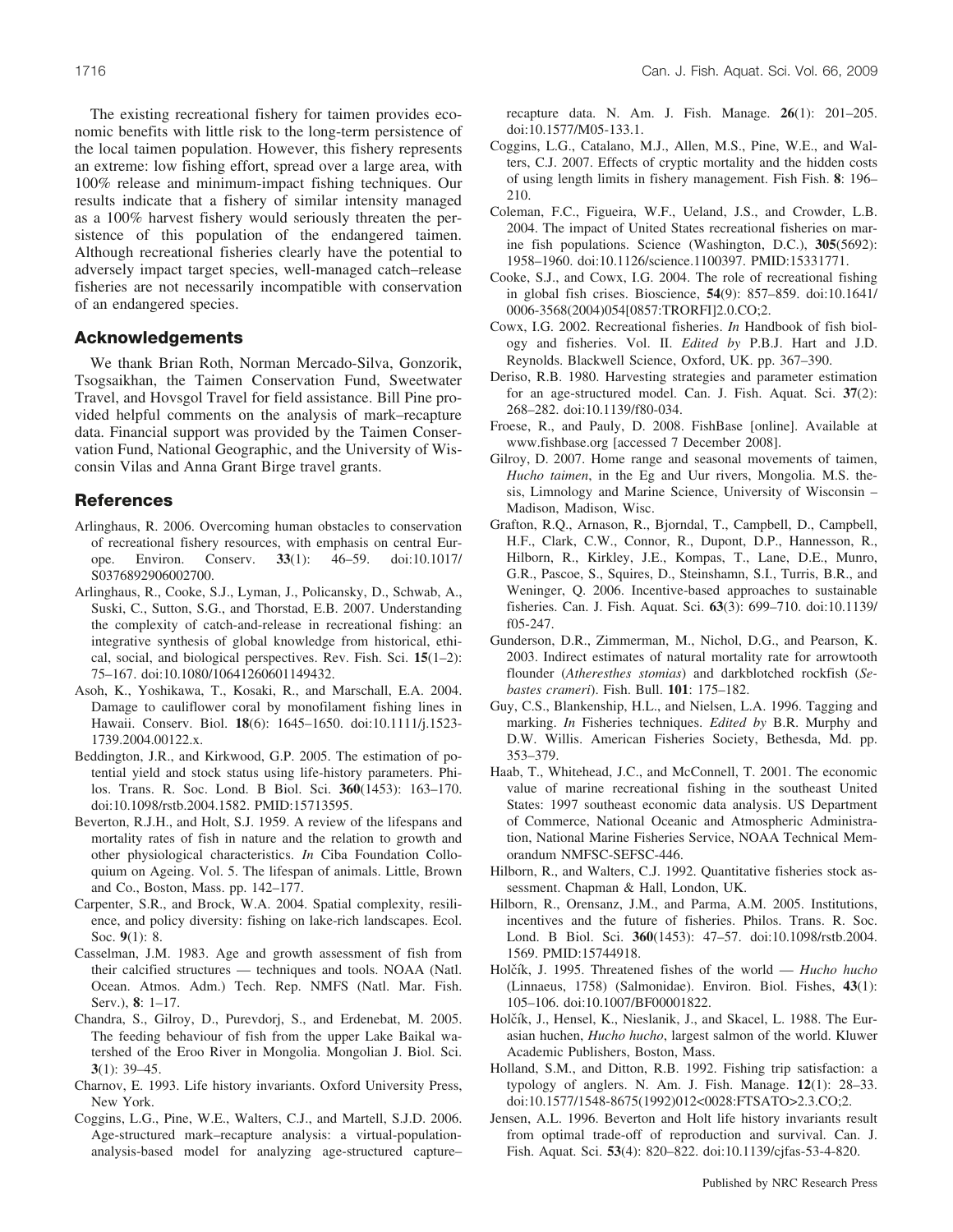- Jolly, G.M. 1965. Explicit estimates from capture–recapture data with both death and immigration-stochastic model. Biometrika, **52**: 225–247. PMID:14341276.
- Kelch, D., Lichtkoppler, F., Sohngen, B., and Daigneault, A. 2006. The value of steelhead (*Onchorhynchus mykiss*) angling in Lake Erie tributaries. J. Gt. Lakes Res. **32**(3): 424–433. doi:10.3394/ 0380-1330(2006)32[424:TVOSOM]2.0.CO;2.
- Kimura, D. 1988. Stock–recruitment curves as used in the stockreduction analysis model. J. Cons. Int. Explor. Mer. **44**: 253–258.
- Mace, P.M., and Doonan, I.J. 1988. A generalized bioeconomic simulation model for fish dynamics. Fisheries Research Center, P.O. Box 297, Wellington, New Zealand.
- Matveyev, A.N., Pronin, N.M., Samusenok, V.P., and Bronte, C.R. 1998. Ecology of Siberian taimen *Hucho taimen* in the Lake Baikal Basin. J. Gt. Lakes Res. **24**(4): 905–916.
- Maunder, M.N. 2004. Population viability analysis based on combining Bayesian, integrated, and hierarchical analyses. Acta Oecol. **26**(2): 85–94. doi:10.1016/j.actao.2003.11.008.
- McAllister, M.K., Pikitch, E.K., and Babcock, E.A. 2001. Using demographic methods to construct Bayesian priors for the intrinsic rate of increase in the Schaefer model and implications for stock rebuilding. Can. J. Fish. Aquat. Sci. **58**(9): 1871–1890. doi:10.1139/cjfas-58-9-1871.
- McConchie, J.A., and Toleman, I.E.J. 2003. Boat wakes as a cause of riverbank erosion: a case study from the Waikato River, New Zealand. J. Hydrol. (Amst.), **42**: 163–179.
- Musick, J. 1999. Life in the slow lane: ecology and conservation of long-lived marine animals. American Fisheries Society, Bethesda, Md.
- Myers, R.A., and Barrowman, N.J. 1996. Is fish recruitment related to spawner abundance. Fish. Bull., **94**: 707–724.
- Myers, R.A., Bowen, K.G., and Barrowman, N.J. 1999. Maximum reproductive rate of fish at low population sizes. Can. J. Fish. Aquat. Sci. **56**(12): 2404–2419. doi:10.1139/cjfas-56-12-2404.
- Myers, R.A., Barrowman, N.J., Hilborn, R., and Kehler, D.G. 2002. Inferring Bayesian priors with limited direct data: applications to risk analysis. N. Am. J. Fish. Manage. **22**(1): 351–364. doi:10. 1577/1548-8675(2002)022<0351:IBPWLD>2.0.CO;2.
- Ocock, J., Baasanjav, G., Baillie, G., Erdenebat, M., Kotellat, M., Mendsaikhan, B., and Smith, K. 2006. Summary conservation action plans for Mongolian fishes. Zoological Society of London, London, UK.
- Ostrom, E., Burger, J., Field, C.B., Norgaard, R.B., and Policansky, D. 1999. Revisiting the commons: local lessons, global challenges. Science (Washington, D.C.), **284**(5412): 278–282. doi:10.1126/science.284.5412.278. PMID:10195886.
- Pauly, D. 1980. On the interrelationships between natural mortatlity, growth parameters, and mean environmental temperature in 175 fish stocks. J. Cons. Int. Explor. Mer, **39**: 175–192.
- Pauly, D. 1995. Anecdotes and the shifting base-line syndrome of fisheries. Trends Ecol. Evol. **10**(10): 430. doi:10.1016/S0169- 5347(00)89171-5.
- Pollock, K.H., Nichols, J.D., Brownie, C., and Hines, J.E. 1990. Statistical inference for capture–recapture experiments. Wildlife Monographs No. 107.
- Post, J.R., Sullivan, M., Cox, S., Lester, N.P., Walters, C.J., Parkinson, E.A., Paul, A.J., Jackson, L., and Shuter, B.J. 2002. Canada's recreational fisheries: the invisible collapse? Fisheries, **27**(1): 6–17. doi:10.1577/1548-8446(2002)027<0006:CRF>2.0. CO;2.
- Reid, I.S. 2007. Influence of motorboat use on thermal refuges and implications to salmonid physiology in the lower Rogue River, Oregon. N. Am. J. Fish. Manage. **27**(4): 1162–1173. doi:10. 1577/M06-061.1.
- Schnute, J.T. 1985. A general theory for analysis of catch and effort data. Can. J. Fish. Aquat. Sci. **42**(3): 414–429. doi:10.1139/ f85-057.
- Schnute, J.T. 1987. A general fishery model for a size-structured fish population. Can. J. Fish. Aquat. Sci. **44**(5): 924–940. doi:10.1139/f87-111.
- Seber, G.A.F. 1965. A note on multiple-recapture census. Biometrika, **52**: 249–259. PMID:14341277.
- Sharp, D., and Bernard, D.R. 1988. Precision of estimated ages of lake trout from five calcified structures. N. Am. J. Fish. Manage. **8**(3): 367–372. doi:10.1577/1548-8675(1988)008<0367: POEAOL>2.3.CO;2.
- Stubblefield, A., Chandra, S., Eagan, S., Tuvshinjargal, D., Davaadorzh, G., Gilroy, D., Sampson, J., Thorne, J., Allen, B.C., and Hogan, Z. 2005. Impacts of gold mining and land use alterations on the water quality of central Mongolian rivers. Integr. Environ. Assess. Manag. **1**(4): 365–373. doi:10.1897/1551- 3793(2005)1[365:IOGMAL]2.0.CO;2. PMID:16639903.
- Vander Zanden, M.J., Joppa, L.N., Allen, B.C., Chandra, S., Gilroy, D., Hogan, Z., Maxted, J.T., and Zhu, J. 2007. Modeling spawning dates of *Hucho taimen* in Mongolia to establish fishery management zones. Ecol. Appl. **17**(8): 2281–2289. doi:10. 1890/06-1781.1. PMID:18213968.
- Walters, C.J., and Korman, J. 1999. Linking recruitment to trophic factors: revisiting the Beverton–Holt recruitment model from a life history and multispecies perspective. Rev. Fish Biol. Fish. **9**(2): 187–202. doi:10.1023/A:1008991021305.
- Walters, C.J., and Martell, S.J.D. 2004. Fisheries ecology and management. Princeton University Press, Princeton, N.J.
- Walters, C.J., Martell, S.J.D., and Korman, J. 2006. A stochastic approach to stock reduction analysis. Can. J. Fish. Aquat. Sci. **63**(1): 212–223. doi:10.1139/f05-213.
- White, G.C., and Burnham, K.P. 1999. Program MARK: survival estimation from populations of marked animals. Bird Study, **46**(Suppl.): 120–139. doi:10.1080/00063659909477239.
- Winemiller, K.O., and Rose, K.A. 1992. Patterns of life-history diversification in North American fishes: implications for population regulation. Can. J. Fish. Aquat. Sci. **49**(10): 2196–2218. doi:10.1139/f92-242.

## **Appendix A**

Beverton–Holt stock–recruit functions are frequently parameterized based on one known point on the curve  $(B^*, R^*)$ and a steepness parameter (*z*), defined as the proportion of unfished recruitment  $(R_0)$  produced by 20% of the unfished biomass  $(B_0)$  (Mace and Doonan 1988).  $B^*$  and  $R^*$  can be any arbitrary point on the stock–recruit curve (Kimura 1988). However, when  $B^*$  and  $R^*$  are not equal to  $B_0$  and  $R_0$ , the proportion of  $R^*$  produced by 20% of  $B^*$  ( $z^*$ ) is not necessarily the same as *z*. In many cases,  $B_0$  and  $R_0$  are unknown, but current biomass can be estimated from surveys or mark–recapture experiments, and current equilibrium recruitment can be estimated as the product of current abundance and the annual mortality rate. When current biomass is not substantially lower than  $B_0$ , there may be little harm in using *z* instead of *z*\*. We investigated this possibility by calculating  $z^*$  for different values of *z* and  $B^*/B_0$  (Table A1). For modestly depleted populations with relatively high steepness, the effect on the stock–recruitment curve of using  $B^*$ ,  $R^*$ , and *z* instead of  $z^*$  is minor (Fig. A1).